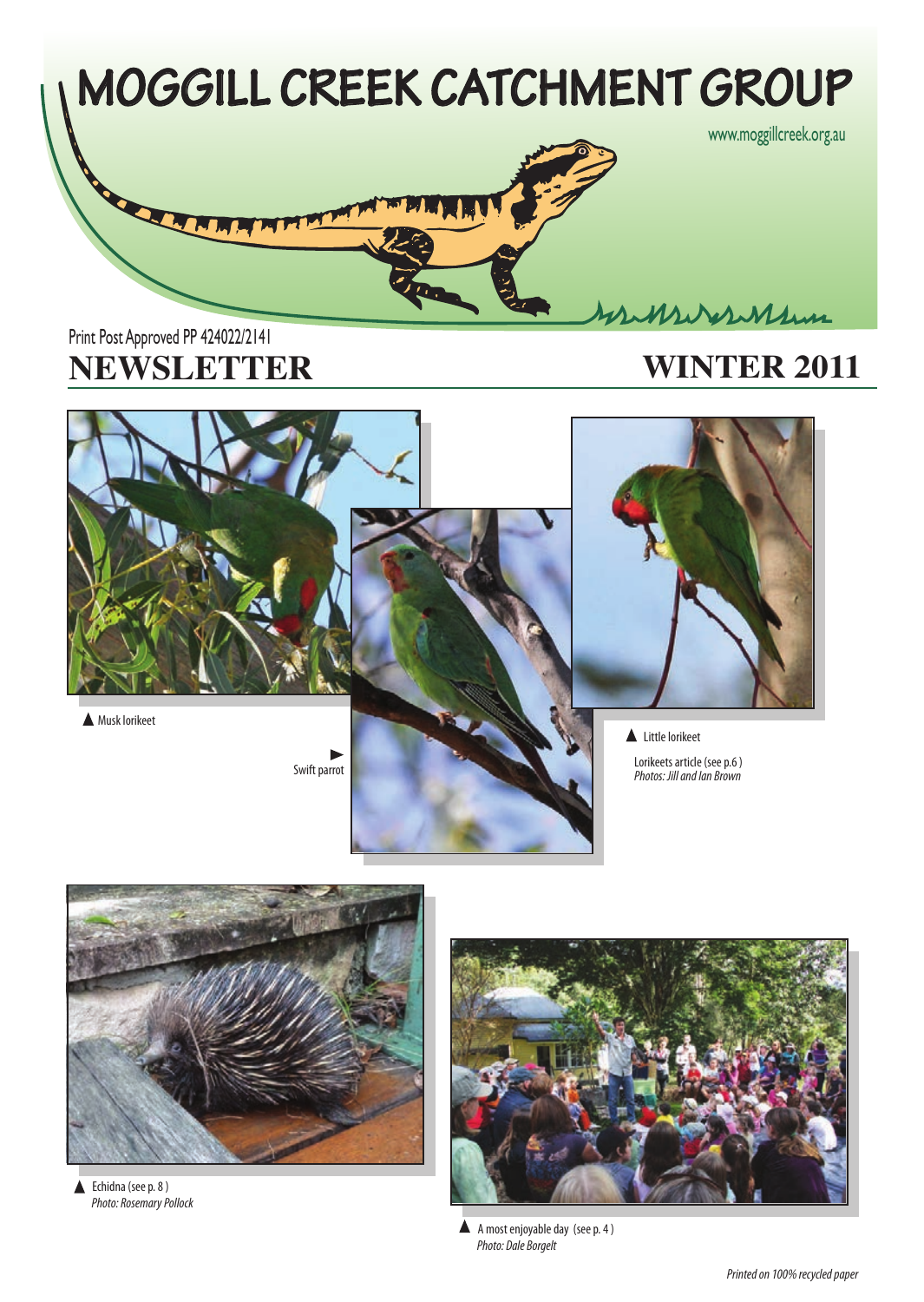# **Editorial**

 *So much has happened, is happening or will be happening that something about them occupies space in the Newsletter. Then we have the articles on plants , animals and various things, information which we hope is of interest and value to readers. But what really gives life is the unexpected (to the Editor) contribution, usually by a member who does not often, or ever write for us, telling us about something interesting he/she has seen; for example in this issue the echidna, in the previous, the curlews.*

 *The Editor can do nothing more for such than wait with his fingers crossed, hoping. Surely one of the more than 400 members sees something interesting in the three month interval between issues. If you do, share it with us.* 

# **Chairman's Report**

 For the first time in about ten years the soil has become saturated and everyone now is remarking on how much plants have grown and how our creeks are no longer dry and unhealthy looking. Of course, as weeds seem to out strip native plants, there is some exasperation but most of us would accept the weed growth as a price to pay for an otherwise healthy catchment.

Restoration work continues in a number of areas, mainly along the riparian zones of Moggill Creek. Some ongoing work includes that of Bryan and Jenny Hacker and Damien Egan who continue to restore the area by the roundabout near the Brookfield Showgrounds, with the support of a Community Action Grant. As well, the creek bank parallel to Rafting Ground Road from Boscombe Road to Brookfield Road has been cleared and will soon be revegetated. This work has been in part funded by Moggill Constructions Pty Ltd and the Lord Mayor's Suburban Initiative Fund. Habitat Brisbane, volunteers from the Community Volunteers Association and MCCG volunteers have been active in removing Chinese elms and Ochna infestations along the creek bank surrounding Tuckett Park and replacing with native vegetation.

The Department of Education and Training has at last begun restoration work in the Brookfield State Primary School's grounds which were heavily weed infested. After the clearing has been completed, native trees and shrubs will be planted throughout the grounds.

Much to our satisfaction, from members there is a growing interest in taking part in activities relating to fauna and flora of our catchment. Meetings to discuss progress in a range of activities are generally held on Saturday mornings about once a month at the Cottage. These include our Healthy Waterways Project, dung beetles, dragonflies and frogs. A recent initiative from Andrew Wilson has been a program of identification of plants in our area. We are not keen on sending out many emails about proposed meetings at our Cottage unless our members are interested, but if you wish to be informed about meeting times, please contact our secretary.

Brookfield Show seems to become more popular each year. Dale Borgelt should be congratulated for a fine display. Many thanks to all the volunteers who contributed and who looked after the display.

Deb Ford, MCCG's secretary, has just returned from five weeks in Kenya and we all welcome her return. I would like to thank Kate McVicar for standing in so well while she was away.

It was with great sadness that we learnt of Alan Alexander's sudden death in February. Alan had been MCCG's Auditor over many years and was a wonderful contributor to the community. We are planning a tree planting in Brookfield in his memory. *Malcolm Frost*

> Moggill Creek Catchment Group is a volunteer action group aiming to conserve and improve the natural environment of its catchment on both private and public land.

> > **Chairman**: Malcolm Frost **Secretar**y: Deb Ford Correspondence to be addressed to the Secretary at: P.O. Box 657, Kenmore 4069 E-mail: mccgsecretary@live.com.au

This Newsletter is published quarterly, scheduled for early March, June, September and December. It is distributed to members. Articles may be cited but should not be reproduced without consent of the authors who alone are responsible for the views expressed. Illustrations are copyright and should not be reproduced without permission of the author and MCCG.

> *Editor*: Graeme Wilson, Ph. 3374 1218 *Email*: zzzgrw@bigpond.com *Formatting*: Margaret Hastie *Printing*: John Gower

Proudly supported by Brisbane City Council



Dedicated to a hetter Brishane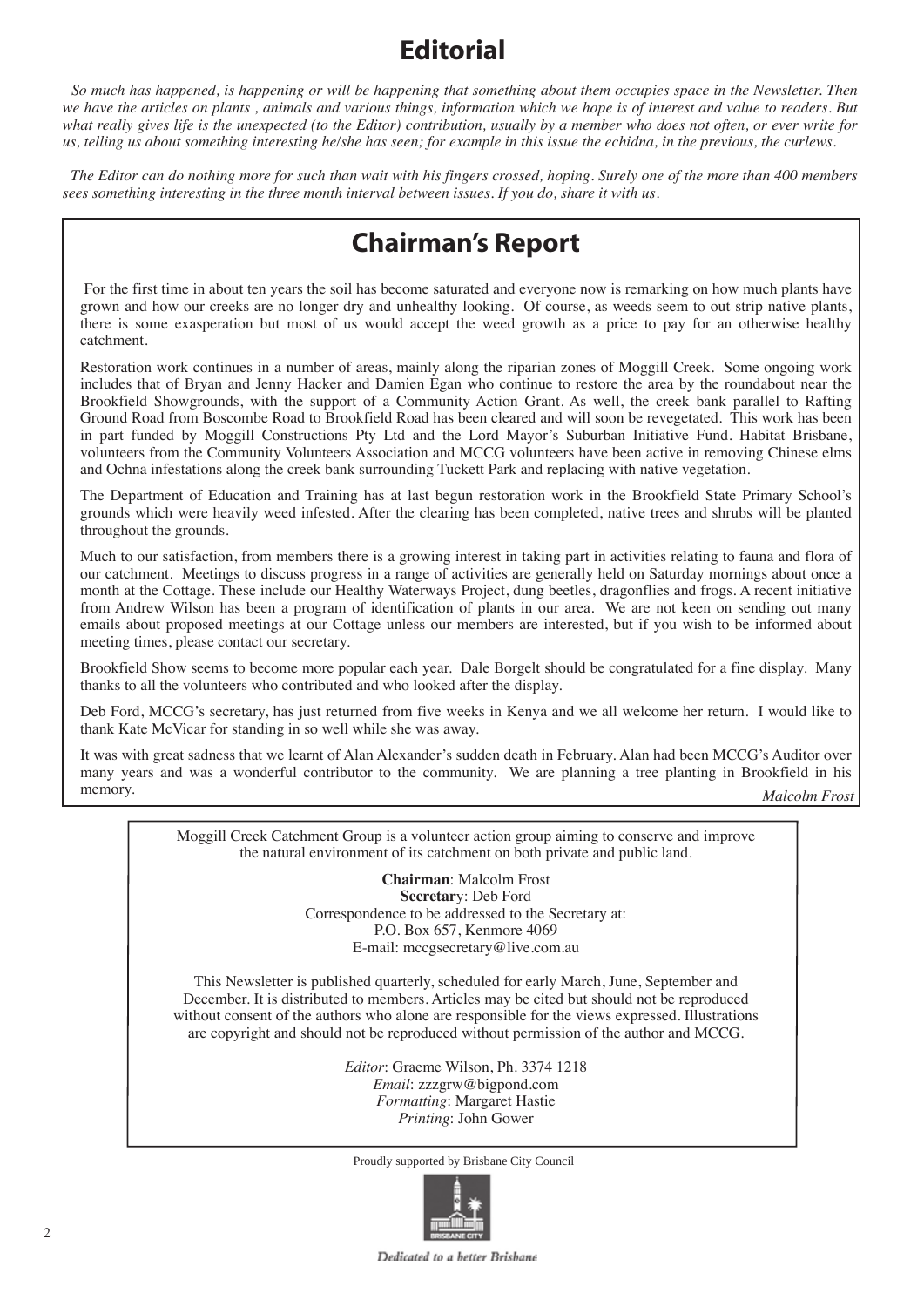## **Creek Ranger's Report**

Sailing on the Pacific, cycling through the Sierra Nevada, camping in Colorado, studying Spanish in Mexico - after a year of adventuring some of the world's beautiful natural areas, I was a little unsure about returning to life amongst the hustle and bustle of Brisbane. A little hesitant to return to work amongst the structures, walls and processes of Brisbane City Council.

In 2010 I took a year's leave from my role as the BCC Kedron Brook Creek Ranger. When the opportunity to work as the Moggill Creek Catchment Ranger came up in February this year, I was very interested. Although I had little previous knowledge of the area, I knew that it was amongst the least disturbed catchments in Brisbane, a nice change from the highly modified waterways and extensive urbanisation in Kedron Brook catchment.

After a brief introduction to the catchment, I quickly got to work on the Creek Health Monitoring Program (CHMP). After a year of discussions and preliminary planning, the first monitoring session was scheduled for April. I teamed up with Adrian Webb and he showed me the ropes and your beautiful creek and catchment. Amongst so much bushland (albeit a tad weedy in spots!) and with a creek that still has the natural meandering form of a creek, I was feeling that perhaps returning to the big smoke wouldn't be so bad after all!

Working on the CHMP was the perfect way to get to know the catchment and its residents. I am astounded and inspired by the enthusiasm and dedication of MCCG's members and the wider community to the program, and also to the various other activities occurring locally. When I commented on this to Tim Howell, his response was: "Well…there's a lot of people who really love that creek". Indeed.

Thanks for welcoming me to the group and to Moggill Catchment. As an environmental educator, it's a pleasure to work with people who are so dedicated and passionate about their local environment. I look forward to meeting more of you.

*Emma Maltby*

## **Large-leaved wilkiea**

Large-leaved wilkiea (*Wilkiea macrophylla*) is a shrub which is quite common in various types of rainforest north from Alstonville in NSW. This species thrives in shaded conditions. It is sparingly branched and grows to a height of about 4 m. Leaves are opposite, up to 20 cm long and 7 cm wide. On leaves of younger plants there are several small but sharp teeth along the margins, but the teeth are not so evident on leaves formed on older plants. The upper leaf surface is dark green and very glossy. The distinctive opposite leaves make large-leaved wilkiea one of the easier species to identify. (see photo p.5) My plant was very slow growing, achieving a height of just 2m in about eight years.

The genus *Wilkiea* is reliably reported to be dioecious, that is, with male and female flowers on different plants. The female flowers of large-leaved wilkiea are reported to be 4-5 mm in diameter, the male flowers a little smaller. The female flowers are followed by drupes (plum-like fruit) 12-15 mm long, each born on a short stalk, and with up to six drupes clustered in a leaf axil, each containing a single large seed. The drupes turn black as they ripen. (Photo on p.5)

Quite a few plant species have separate male and female plants (e.g. pawpaw), presumably to increase the opportunity for cross-pollination. I have just a single plant, which fruited heavily this year, and so far as I know there are no other plants of this species in the area, so it appears that self-pollination occurred and that it carried both female and male flowers – i.e. was not fully dioecious. I must check next spring for presence of both female and male flowers.

Large-leaved wilkiea is a host plant for the caterpillars of the Regent Skipper butterfly. According to Don Sands, the southern subspecies of this butterfly was once quite common in the Western Suburbs of Brisbane including Mt Coot-tha, and near the end of Upper Brookfield Road (last recorded 1978). Sadly, much of its habitat has been destroyed by clearing and burning, and this butterfly has not been reliably recorded in our catchment since 1978.

Thanks to heavy fruiting of large-leaved wilkiea this past summer, we hope to have good numbers of plants to distribute to members later this year, and perhaps there could be an opportunity to bring back this beautiful butterfly to our Catchment.

*Bryan Hacker*

#### **Be on the look out for a new weed - Mud Plantain**

An outbreak of Kidney-leaved Mud Plantain (*Heteranthera reniformis*) was found on a property at Upper Brookfield p. 5. The plant was found on the flood plain wetland alongside Moggill Creek following the recent flood. Mud plantain is a popular ornamental pond plant grown for the aquarium plant industry. It is a persistent, shallow- water lover is easily spread by fragments. It has been found in a number of creeks in South-east Queensland such as at Cabbage Tree Creek at Arana and Everton Hills where from a small outbreak a few years ago is now found downstream where it developed into dense mats. http://www.technigro.com.au/documents/WW%20Kidneyleaf%20mud-plantain.pdf

3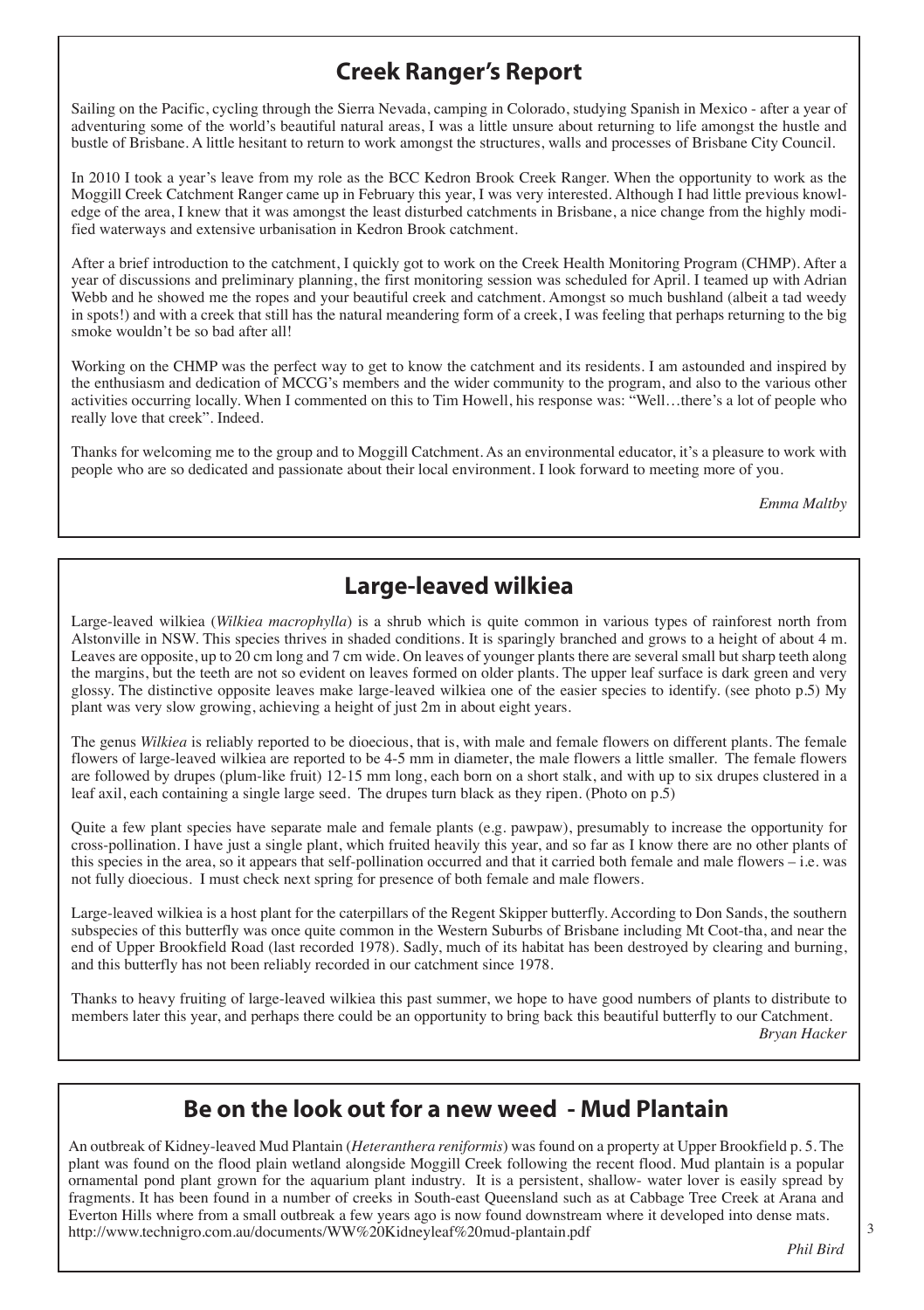#### **Plant this Native Plant was our message at the Brookfield Show**

 The plants were there. The butterfly photos were there. The message was clear. Specific local butterflies need specific native plants – not for themselves as beautiful flying flower-sipping adults, but for their caterpillar leaf-munching stage. No self-respecting female butterfly is going to deposit her eggs on a plant her offspring can't eat. Some have choices. The Orchard Swallowtail can use a range of native and exotic citrus and does particularly well on all the Flindersia species in our area, such as Crows Ash. Others, like the Chequered Swallowtail, have only one local host plant. Another fussy butterfly is the Jezebel Nymph (see p. 1) which uses stinging trees, but fortunately has one friendly local host plant suitable for garden planting. The Native Mulberry, Pipturus argenteus, is the plant to bring Jezebel Nymphs into your garden.

 At the Brookfield Show we featured and sold a selection of native plants that support local butterflies. As members, you will know that our tube-stock native plants are free for members – an on-going benefit from your \$15 per year. The only plant we charge for is the Richmond Birdwing Vine which is a special case and is at least 2 years old before it can leave the nursery. Below are plants presently available:

| Citrus australis     |
|----------------------|
| Cullen tenax         |
| Flindersia australis |
| Ficus coronata       |
| Harpullia pendula    |
| Pipturus argenteus   |
| Senna acclinis       |

Tulipwood for Bright Cornelians<br>
Native mulberry for Jezebel Nymphs **Physical Piper Argentisian** For Jezebel Nymphs<br> *Prush Senna* for Yellow Migrants

Native lime for Dainty Swallowtails Emu foot for Chequered Swallowtails<br> **Crows Ash** for Orchard Swallowtails **Fridders Crows Ash for Orchard Swallowtails**<br>Creek Sandpaper Fig for Purple Moonbeams for Purple Moonbeams for Yellow Migrants

 If you missed it at the Show, you can see the display and info about the local Plants, Butterflies, Dragonflies and Dung Beetles at the Cottage- perhaps when you visit during its open times from 10am till 1pm on Thursdays.

*Dale Borgelt*

#### **Are we growing and distributing poisonous plants?**

 In the Cottage Garden we have some kangaroo apples (*Solanum aviculare*) with a heavy crop of fruit. It was suggested that we should remove them because the fruit is poisonous and may be eaten by children. This led to my having a look at our involvement with dangerous species. What I found may be of wider interest, and is of some importance.

 Queensland Poisons Information Centre, within Queensland Health, has a list of 83 poisonous plants. The very great majority of these are exotic. Only nine are in our list of species native to our catchment, seven of which are, at least occasionally, on our benches and distributed to members. Four have been associated with deaths when ingested; cunjevoi (*Alocasia bribanensis* ), white cedar (*Melia azerdarach* ), burrawang (*Lepidozamia sp.*) and several zamias (*Macrozamia*  spp.) The other three are black bean (*Castanopermum australe*), native plumbago (*Plumbago zeylanica*) and silky oak (*Grevillea robusta*), None of the seven Solanums recorded for our catchment make it.

 The Information Centre has excellent photos and descriptions of all species, information on their toxicity, descriptions of symptoms and advice on action to be taken. It is on the internet.

 With one exception, none of the local literature written for fairly popular consumption warns against it. The exception is that the very recently published The Creek in our Backyard ( see review in this issue) warns against planting it, at least in public places. It does not state it to be poisonous but that the eating of unripe fruit causes some illness. The large family Solanaceae, to which it belongs, is notorious for undesirable effects on animals. A few species are virulently poisonous while many are sources of valuable drugs (and some not so valuable, such as the nicotine in tobacco).

 The conclusion is that green fruits of kangaroo apple are not poisonous in the strict meaning of the word, but that it is yet another species, the ingestion of which in the absence of knowledge that it is safe to do so, is a lesson learned the hard way. As is so much in life! Incidentally, the ripe fruit of kangaroo apple is reasonably palatable.

*Graeme Wilson*

## **A Most Enjoyable Kids' Day At The Cottage**

194 heads were counted in this crowd enjoying Martin Fingland showing wildlife that belongs in our catchment (see photo p.1). Kids' Day at the Cottage attracted 250 (little and big) people who found out more about our wonderful biodiversity by seeing displays, listening to stories, talking to the snail whisperer and watching waterbugs. Kids happily made and wore or carried home: jewellery made from ceramic leaves and beads (originals, handmade by Marjorie Welch); sun-catcher butterflies and leaves; jig-saws and colouring in; potted seedlings and butterfly plants. It was a most enjoyable event for all.

\*\*\*Now, kids, you have a chance to win a copy of the first Eco Hero book *The 100thTree***,** signed by author Eddie Dowd, or activity books from Steve Parrish!!! Just write or email to tell me about your favourite part of the Kids' Day at the Cottage. Prizes will go to the best entries. Good luck. Send to Dale Borgelt, PO Box 657 Kenmore Q 4069 or email daleborgelt@gmail.com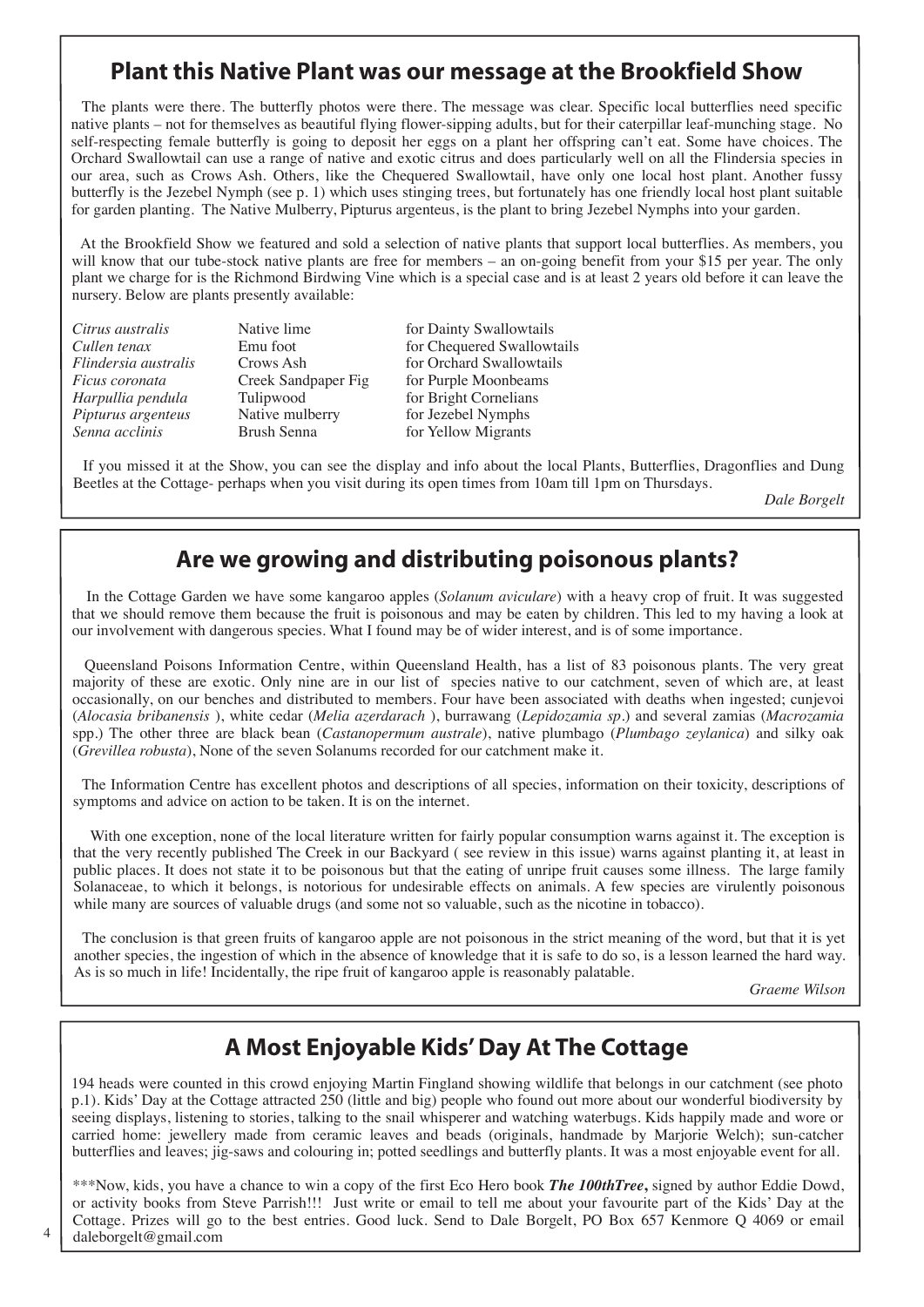

Zebrina (see p.7) *Photo: Bryan Hacker*



Mud plantain (see Be on the lookout p.3) *Photo: Phil Bird*

Wilkiea (see p.3) *Photo: Bryan Hacker*



Geoff Monteith (see Dung Beetles p.8) *Photo: Dale Borgelt*





Jezabel nymph (see Plant local plants p.8) *Photo: Dale Borgelt*

Protecting fig trees(see p.6) *Photo: Bryan Hacker*

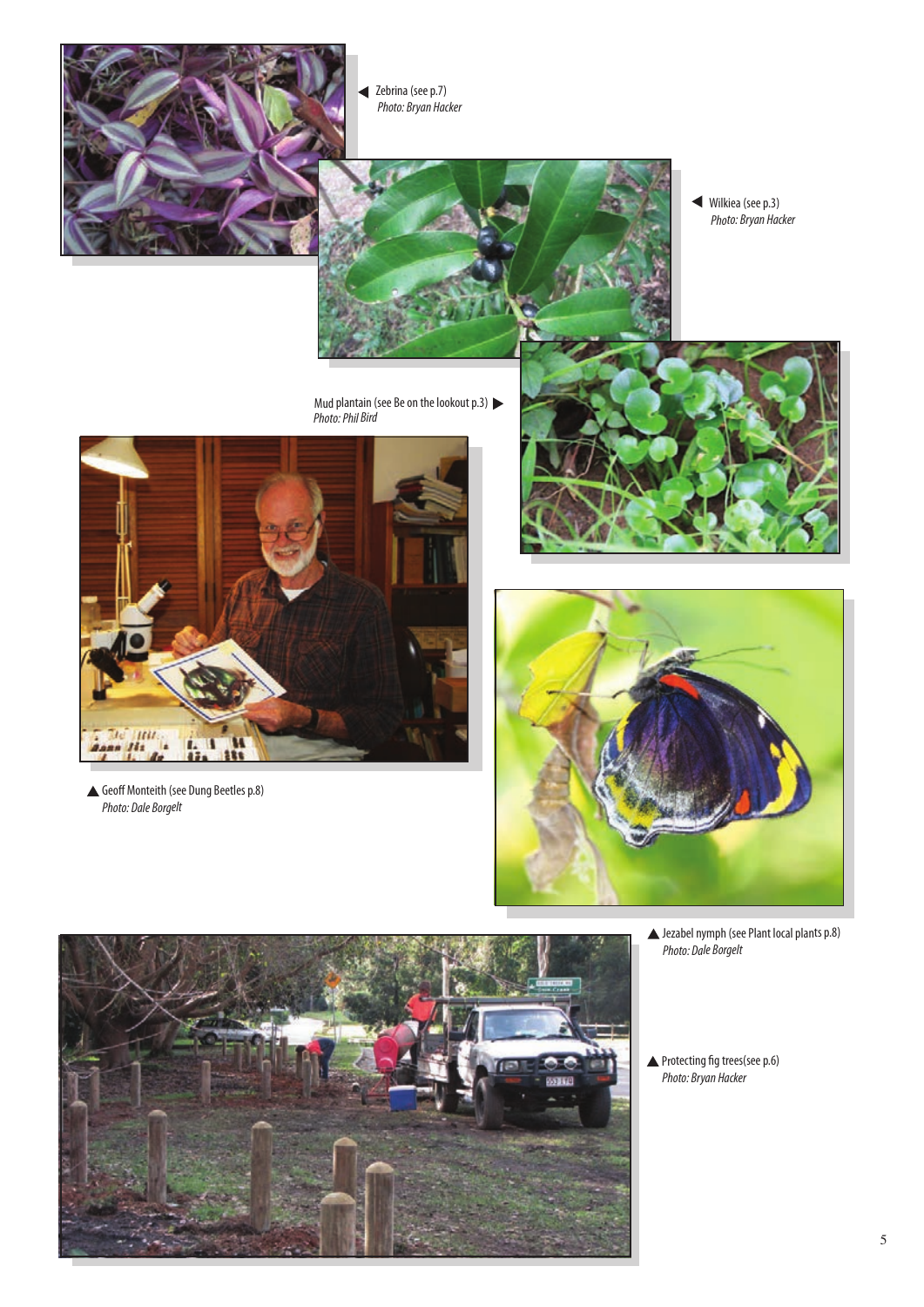#### **Four Lorikeets and a Swift Parrot**

Lorikeets are brightly coloured, noisy, gregarious, fast flying, small to medium sized parrots. Like other birds that mainly feed on nectar, they have a brush-tipped tongue. They also eat pollen, insects, soft fruits and various grains and seeds. Blossom feeding demands a high level of daily and seasonal mobility, as flowering trees are sought as a food source. Screeching, fast flying, small flocks move from one flowering tree to another. Suitable foraging places are located by sight and by the high-pitched calls of other lorikeets already present. When not part of a feeding group, pairs can be seen quietly sitting together or preening each other.

There are six species of lorikeet in Australia and four of these live in Moggill Creek Catchment. Three are year-round residents that breed locally and the other is a winter visitor seeking food.

The largest is the well-known Rainbow Lorikeet, *Trichoglossus haematodus*, a common visitor to gardens where it seeks Grevillea, Callistemon and other garden plants and fruit.

Often associated with the rainbows is the smaller and less ostentatious Scaly-breasted Lorikeet, *T. chlorolepidotus*. It is smaller than the Rainbow Lorikeet with a green head, back, tail and wings, the neck and breast has a distinctive yellow scaly pattern. In flight, the under wing coverts (front part of the wing) are a characteristic red – an excellent field mark for identification.

The smallest and least conspicuous of the resident lorikeets is the Little Lorikeet *Glossopsitta pusilla*.(photo p1) It is green with a red face and throat but is difficult to see as it creeps mouselike in foliage and flowers high in the canopy. It is more often heard than seen as small flocks flash overhead with their distinctive "zit, zit, zit" call. Often the bird is located by hearing this call and with diligence and good binoculars, it can be seen when it comes to the outer edge of the blossoms.

The winter visitor is the Musk Lorikeet, *G concinna* (photo p1) Smaller than the Scaly-breasted but larger than the Little Lorikeet, it is a sturdy bright green lorikeet with yellow patches at side of breast, a brilliant scarlet patch extending from forehead, through eye to ear coverts and with a bluish crown. In flight, the under wing pattern is green and brown, which makes it easy to distinguish from Scaly-breasted. The voice is distinctive, being more musical and tinkling than that of other local lorikeets. Musks are unpredictable winter visitors to our region. If there is a shortage of food in their breeding range, SE Australia from NSW to SA and Tasmania, they disperse until they find suitable feeding areas, provided some years in our own region. A good area to find them is around Kenmore High school, especially if the Spotted Gums, *Corymbia henryi* are flowering.

A much rarer winter visitor is the Swift Parrot, *Lathamus discolor* (photo p1) It is not a lorikeet, but in Queensland, it usually associates with them, in mixed flocks high in the canopy. The Swift Parrot is listed as endangered and in 2008, the population was estimated as 2500 birds. The main reason for the decline is that its blue gum habitat is mostly on unprotected land and is disappearing through forestry operations, especially clear felling that destroys potential nesting trees. Swift Parrots breed in Tasmania (October – January) and move to the Australian mainland for the non-breeding season (February – September). Small numbers may reach our area during the winter months. It is a slender, green parrot with red shoulders, bluish crown, red forehead and throat, blue on wings and a long red tail. It has a swift erratic flight and its voice has been described as a "high pitched, piping pee-pit, pee-pit, pee-pit, or swit, swit".

This winter look out for Musk Lorikeets and Swift Parrots. If you come across a noisy, squabbling flock of parrots, take time to observe them, preferably with binoculars, you may see one or both of our winter visitors. If you do, please phone me on 3378 8598 or email alphabec@powerup.com.au .

Thanks to Douglas Dow for commenting on this article and to Jill and Ian Brown for photographs.

*Dawn Beck*

#### **Protecting White Fig Trees**

Until recently the four fine white fig trees near the Brookfield Road roundabout were suffering. Floods had washed away much of the soil around their surface roots and these were being scalped by contract mowers and in some cases severed. These figs were planted in the late 1980s by locals John Smith and John Brown. According to John Smith, 'cuttings' as thick as a man's arm were cut from trees in John Brown's garden with a chain-saw. These were then planted. Hey presto! They all took off and are now beautiful trees.

Stopping the repeated damage was a matter of earthing up the roots and providing a row of bollards to keep the mowers out (see photo on p5). In the future, low-growing plants will be encouraged to grow around the trees and weeds suppressed. All this came at a cost, and MCCG is grateful to the administrators of 'Caring for our Country 2009-10 Community Action Grants' for funding, and to the Council for approval. This grant was directed towards restoring Moggill Creek just upstream from the Brookfield Road Bridge, a task that has largely been completed. We are delighted that permission was granted to use the remainder of the grant to protect these beautiful white fig trees.

*Bryan Hacker*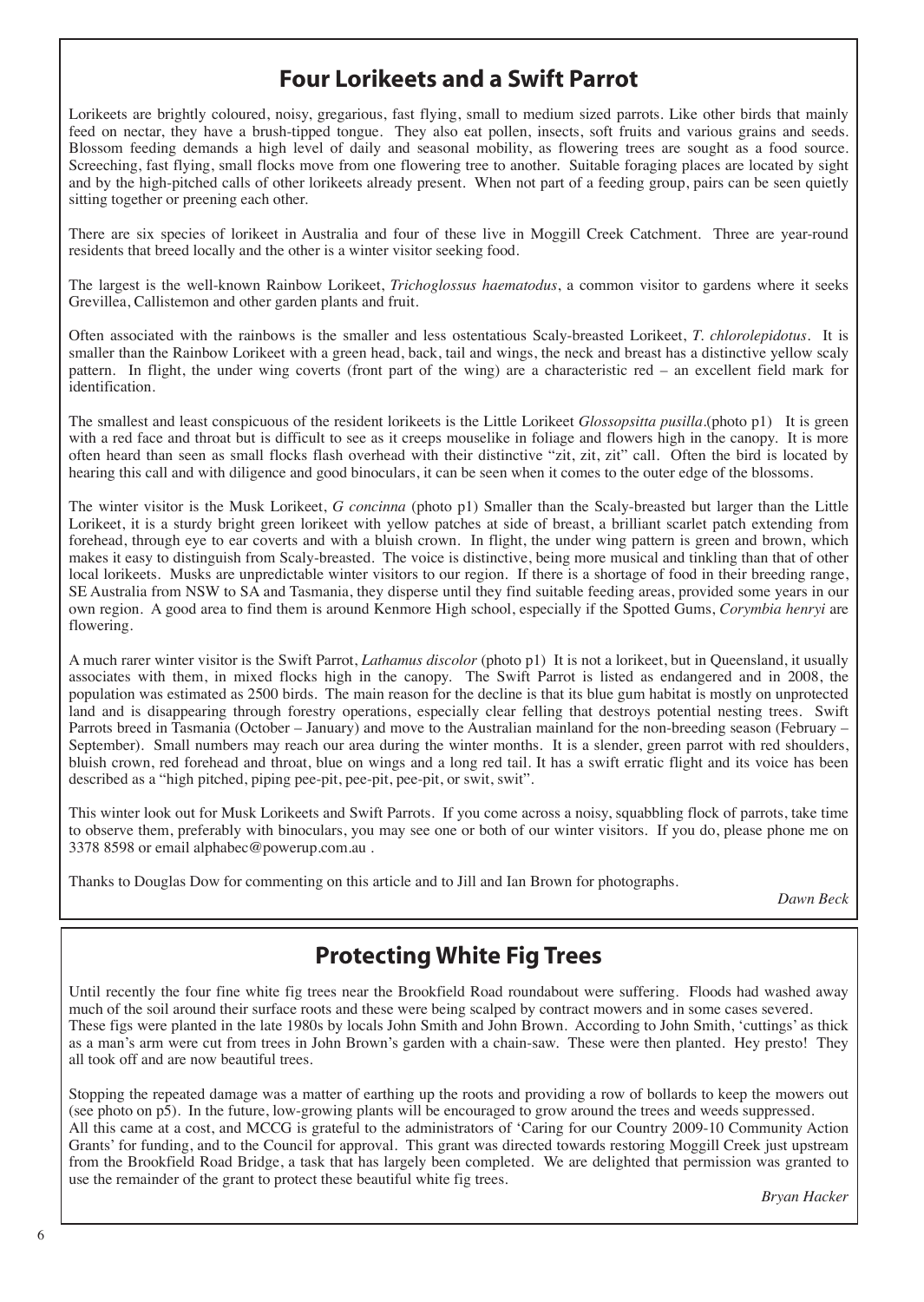## **Photography Competition**

Entry forms are now available for the MCCG's 2011 Photography Competition (on the MCCG website). With the generous help of local businesses and individuals a total of 21 prizes are now available to a total value of over \$2,000 (over \$1,600 in cash). Although the value of prizes has increased, entry fees *still* remain unchanged (charged per photograph—adults \$5 and school students \$2). This year the 2011 competition has six categories—two of which are specifically for individual entries from younger photographers (sponsored by Councillor Margaret de Wit and by Brookfield Produce). As so many Brisbane residents used their cameras to record the Brisbane floods and recovery, the organisers are delighted that Water Solutions, long-term supporters of the competition, are sponsoring three prizes for the new category "The Flood and the Recovery." Workout Indooroopilly, only recently re-opened after their grounds and premises flooded, are also continuing sponsors of the category "Native Plants and Animals," whilst Moggill Constructions are new sponsors for the category "People in their Catchment." The themed category, launched only last year, was extremely popular and the organisers are hoping that even more photographers will respond to the challenge of the title *Colours in Nature* (sponsored by Steve Parish Publishing).

Entries are to be submitted at The Trustees' Room, Brookfield Showgrounds, on Saturday 27th August 2011 (10am-2pm). Following the display of entries at Kenmore Shopping Village, prizes will also be awarded in three further categories: the *People's Choice* (three prizes for pictures elected by popular vote, again sponsored by The Pet Chalet), the *Supreme Exhibit*  (sponsored by Breeze Photos), and the newly created *Chairman's Choice* (to be personally selected by the MCCG Chairman). This prestigious new award is sponsored by the Brisbane College of Photography & Art, who will present a prize of a 6 or 8 week evening course at the College (worth up to \$360) to the photographer of a picture that has not won another major prize in the competition. Get snapping now!

*Geoff Lawrence*

#### **Review**

#### **"The Creek in our Backyard: A practical Guide for Landholders"**

#### *(A booklet written by Robert Whyte and produced by Save Our Waterways Now)*

This beautifully illustrated booklet was produced for landholders in the Ithaca Creek area. Many of its messages are relevant to landholders in our area and it complements our recently published booklet "Our Place in the Country", produced with the Pullen Pullen Catchments Group.

Early in the booklet author Robert Whyte emphasises the different species which should be selected for planting in the creek bed itself, and on the lower and upper banks. Remembering the several floods we have recently experienced, this is an important lesson, although some of the species selected for his low banks are not known to occur or to have occurred in our Catchment – e.g. *Syzygium floribundum* (syn. *Waterhousea floribunda*).

Several pages are devoted to planning, with an emphasis on identifying and protecting existing native plants, and then follows several pages outlining methods of controlling the most aggressive weeds. A short section on planting techniques encourages dense planting, especially of understorey plants. Readers are then encouraged to get involved in restoring their creeks, drawing attention to the high level of natural biodiversity in the Brisbane area, and the potential for its restoration. There are also sections on attracting wildlife, frog conservation and bush foods. The text is easy to read and subtly puts over its message to those who are taking the first steps in improving their section of creek.

One of the book's main messages is that you don't have to be an expert to make a valuable contribution. Many of the pictures demonstrate the pleasure that those involved take in creek restoration, a rewarding activity for the whole family. Although the booklet is written for Ithaca Creek, the message it carries is very relevant to those with creek frontages or working with Habitat Brisbane groups in our Catchment.

For further information and to obtain your free copy, visit www.saveourwaterwaysnow.com.au.

*Bryan Hacker*

## **Zebrina** *(Zebrina pendula)*

In our last newsletter, I wrote that any groundcover plant with striped leaves is surely exotic, that is, coming from another country. Most frequently encountered is zebrina (*Zebrina pendula*), a trailing herbaceous plant that is readily recognized by its purple-striped leaves (see photo on page 5). Zebrina is a native of Mexico and was presumably introduced to Queensland as an ornamental.

Zebrina is extremely invasive in shaded conditions, spreading by its trailing stems and generally invading new areas as lengths of stem are dropped or spread in garden rubbish. Control is best done by hand, carefully lifting all the stems (which are poorly attached to the ground), placing in a pile, and covering with a sheet of black plastic for a few months. The advancing front of an area of zebrina will frequently have intermixed native grasses, which should not be disturbed, as these will in due course colonise the bare areas. Inevitably some bits of zebrina stem will be missed, so it pays to check again in a few weeks time to ensure a complete kill.